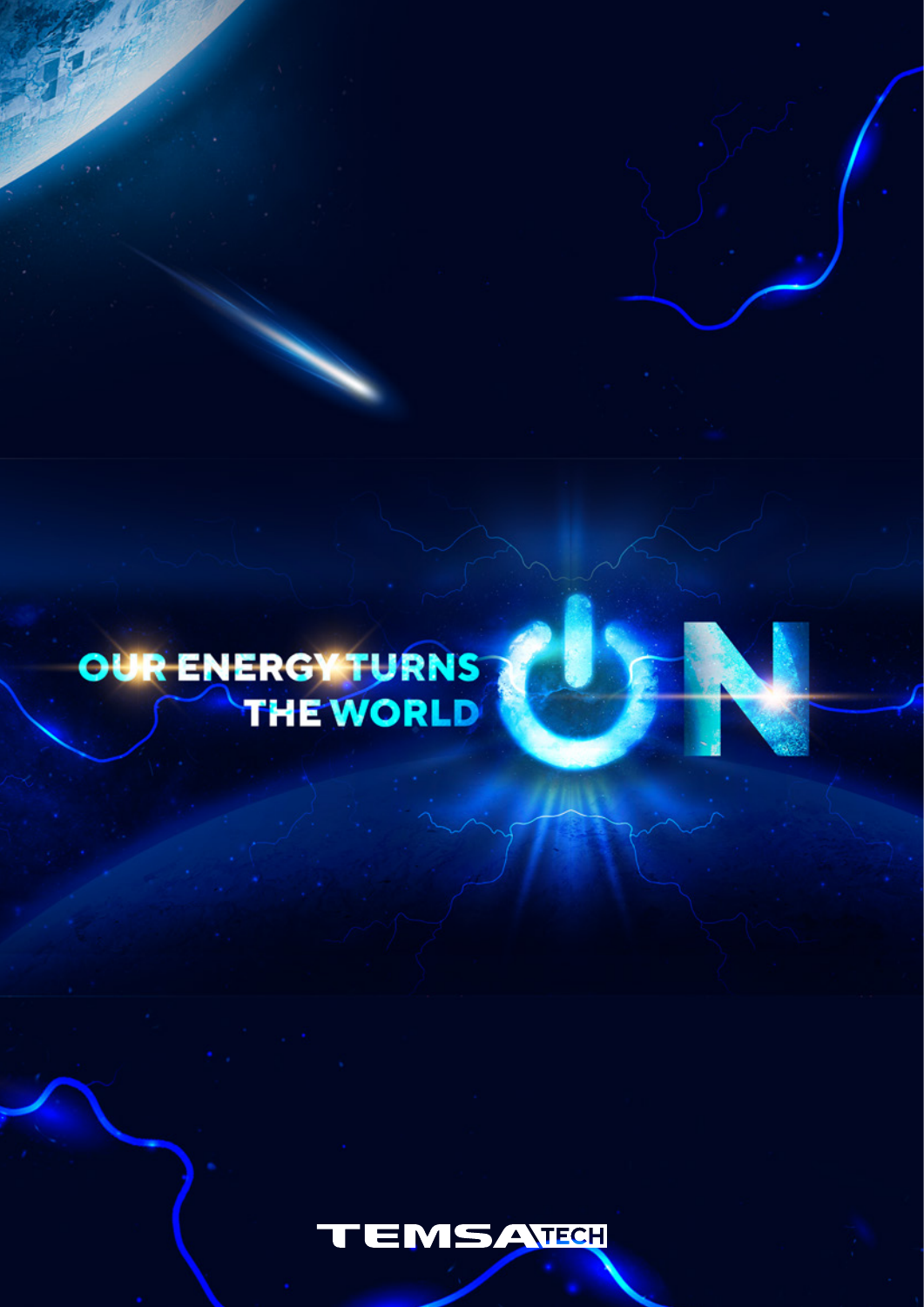

## **NEVER SETTLE FOR THE STATUS QUO** ALWAYS SEEK MORE

Our bold vision never let us settle for the status quo, but always empower us to seek more. Trailblazers as we are, always looking to the horizon and the future, continuously developing mobility solutions for the next generation. Experimentation and innovation are at the heart of every TEMSA product. The importance we place on R&D allows us to offer a wide variety of high-tech products to our customers.

With the rise of electric vehicles, our sector is experiencing serious challenges. Every automotive manufacturer is trying to change their product portfolios to electric vehicles, only to come across the multiple problems. Designing new vehicles under changed circumstances, acquiring cells or batteries, and extra hardware and software to ensure that the new system will run smoothly. All in all, everything is also constrained to the needs of projects. This will take us to the solution, which we named TEMSA Tech. TEMSA Tech is a way of doing business, creating smart, sustainable, and high-tech outcomes.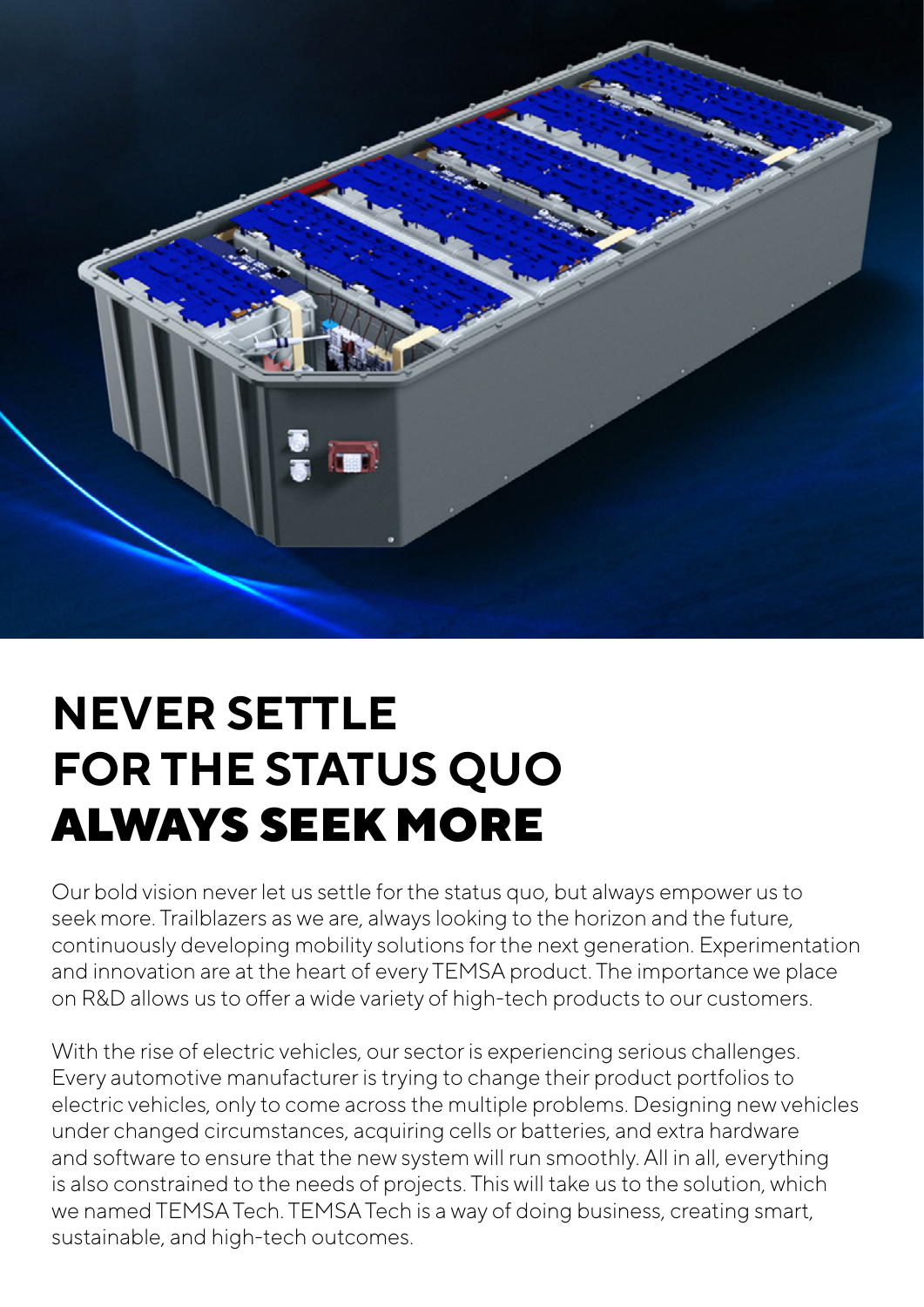

## **ONE STEP AHEAD** WITH TEMSA TECH

Battery Pack, the crown jewel of the TEMSA Tech. It can reach high levels of volumetric and gravimetric energy densities. That means less space and volume required to produce more power. A single battery pack, with one charge, can power up the International Space Station for one day long. This beautiful energy comes packed with a smooth 2mm-8mm aluminum case which is also fundamentally light, just 50-62 kilograms. The degree of sophistication made not only one of the lightest batteries there is but also the most robust and durable one. The case is enduring enough to handle impacts and protect the batteries from environmental magnetic effects. Light on weight but high on impact, our certificated battery packs are available to order now.

However, providing massive amounts of energy is useless unless you are able to control it. The tailor-made battery will need a unique BMS. The Battery Management System is another pioneering achievement of TEMSA engineering. The revolutionary design of this system takes up a little space and also helps to bring down the maintenance costs. In charge of orchestration of batteries, the BMS always ensures the maximum level of efficiency and acts as an anti-aging agent. We are genuinely proud of its skills thanks to the in-house software that we built. Combine your batteries with this smart card, and be one of the future-seekers.